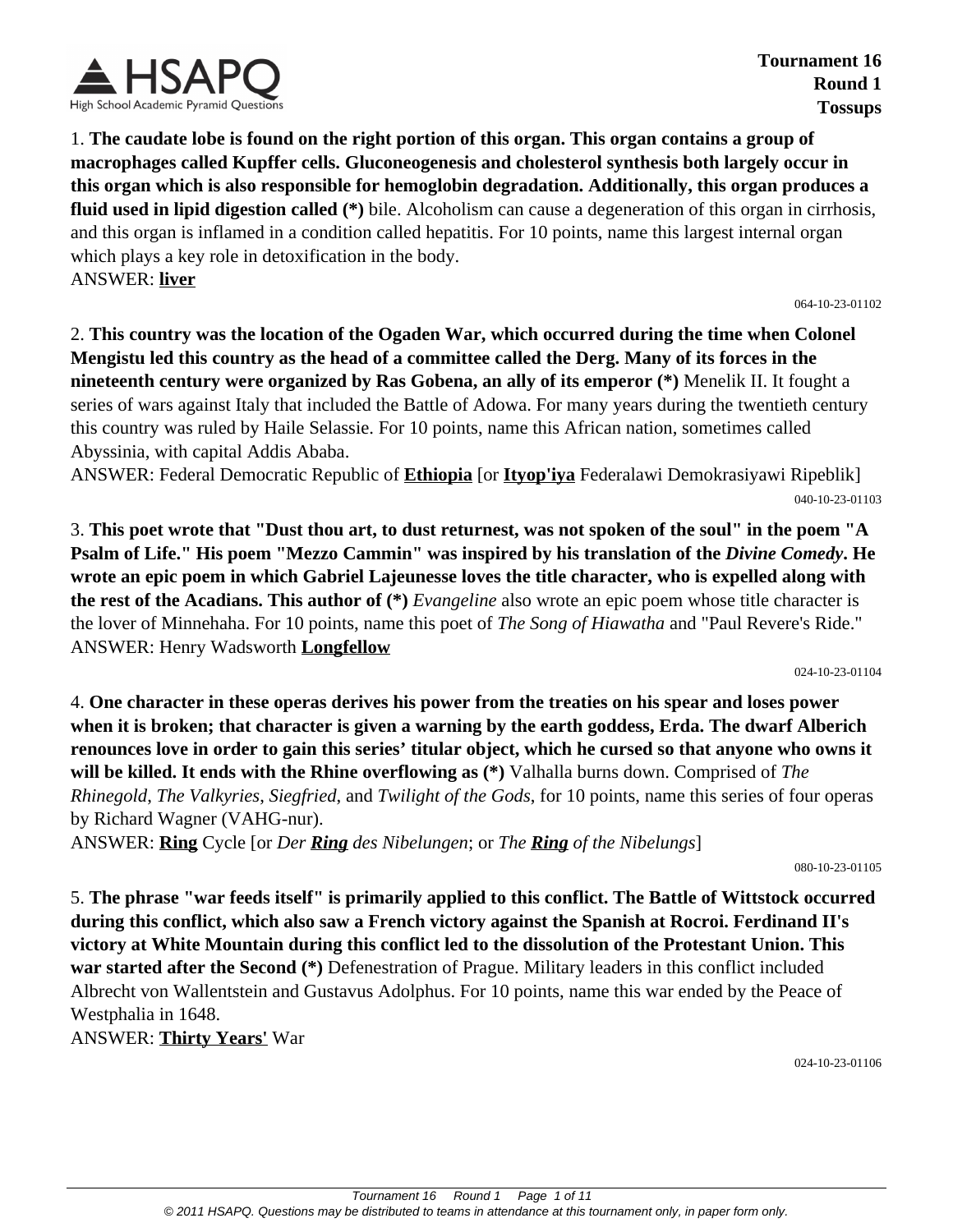6. **A merchant ship found buried in this body of water is named for one of its coastal cities, Sinop. One explanation of its name is that 90% of this body of water lacks oxygen and contains the most abundant levels of hydrogen sulfide in the world. The Strait of Kerch connects this body of water to the Sea of (\*)** Azov, while it is connected to the Sea of Marmara by the Bosporus Strait. Sochi, the site of the 2014 Winter Olympics, lies on this body of water, as do the cities of Sevastopol, Yalta, and Odessa. For 10 points, name this large sea of Eastern Europe that lies north of Turkey. ANSWER: **Black** Sea

064-10-23-01107

7. **Common mode noise is caused by the parasitic form of this quantity. One type of reactance is equal to one over the quantity omega times this quantity. For one type of device, it is proportional to the permeability of free space times area. It is additive in parallel circuits. Current is equal to this quantity times the time derivative of (\*)** voltage. Adding a dielectric to a device made of two parallel plates increases this quantity. For 10 points, name this quantity measured in farads. ANSWER: **capacitance** [prompt on **C**]

003-10-23-01108

8. **One story in this novel concerns Samuel and Corrine, missionaries that take in two characters later revealed to be the children of an incestuous relationship between the main character and her father. The main character threatens to serve her father-in-law another woman's urine after he insults Shug** (\*) Avery, an entertainer the main character eventually leaves for Tennessee with. For 10 points, name this novel consisting mostly of letters written to God and Nettie by Celie, the best-known work of Alice Walker. ANSWER: *The Color Purple*

003-10-23-01109

9. **One doctrine held by this religious group is "occultation", which claims that the Mahdi was born but disappeared from human contact. Sects within this group include the more mystical Ismailis, and the majority Twelvers. These adherents believe in a series of divinely appointed imams and reject the caliphs in favor of Muhammad's (\*)** cousin Ali. This group is currently most prominent in Iraq and Iran. For 10 points, name this smaller of the two major branches of Islam, along with Sunni. ANSWER: **Shi'a** Islam [or **Shi'ite**; prompt on **Islam**; accept **Twelvers** before "Ismailis"]

082-10-23-01110

10. **This team acquired both Mike Vrabel and its current starting quarterback in trades with the Patriots. Its star receiver scored the most touchdowns of any wideout in (\*)** 2010. This team also features the running back with the highest yards per carry average in NFL history, Jamaal Charles. For 10 points, name this team that stars Dwayne Bowe and Matt Cassel, which plays its home games in Arrowhead Stadium in western Missouri.

ANSWER: **Kansas City Chiefs** [accept either]

026-10-23-01111

11. **One tomb of a king from this region is named for the depiction of a eight-legged, "Heavenly" horse found there. The fourth king of one dynasty from this region developed an alphabet still used today. A general from this region used (\*)** turtle-ships to repel a Japanese invasion in the 1590s. Like China, it had a Three Kingdoms period, which was dominated by Baekje, Silla, and Goguryeo. The Choson Dynasty ruled it into the twentieth century, during which it was split into two countries. For 10 points, name this peninsula whose "North" and "South" are still at war. ANSWER: **Korea**n peninsula [or **Han**gook bando; or **Choson** bando]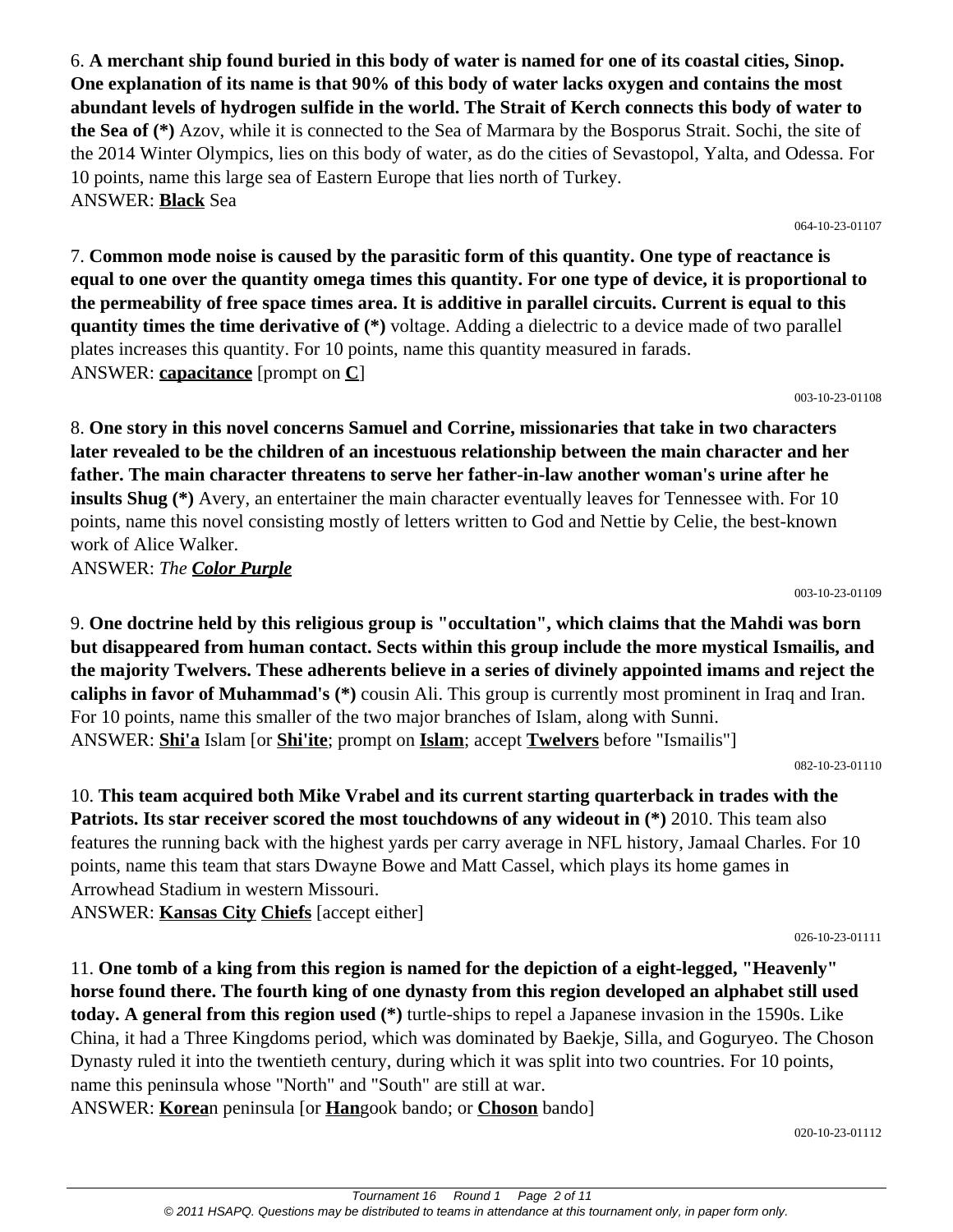12. **An alternative pathway to emission of this kind of radiation is the Auger Effect, which uses the same nomenclature. It can be divided into "hard" and "soft" types, and like a lower-energy kind of radiation, undergoes Compton scattering. This section of the electromagnetic spectrum has a shorter wavelength than (\*)** ultraviolet light, and lower energy than gamma rays. For 10 points, name this kind of radiation discovered by Wilhelm Roentgen, which is often used in medical imaging. ANSWER: **X-ray**s [or **X-radiation**; or **Roentgen** rays before "Roentgen"]

003-10-23-01113

13. **This man was the defense attorney in a case in which Rev. James Maury sued over a decrease in the amount of tobacco payed to the clergy. That case was known as the Parson's Cause. After Lord Dunnmore removed gunpowder from the Williamsburg armory, this man lead a militia against Lord Dunnmore. This man was the first post colonial Governor of Virginia. His most famous action was a (\*)** speech given at St. John's Church in Richmond. For 10 points, name this man who gave a speech ending with the phrase "Give me Liberty, or give me Death!" ANSWER: Patrick **Henry**

001-10-23-01114

14. **Near the end of this play, characters debate whether a boy is actually dead or only pretending, after hearing the sound of a gunshot from offstage. Earlier, the audience learns that a man had sent away his wife to live with his secretary, and had later attempted to seduce his new stepdaughter at Madame Pace's dress shop. Ultimately, a small girl drowns in a fountain, and the stage (\*)** manager complains about losing an entire day of rehearsal. For 10 points, identify this work, in which the title figures demand another play be written about them, a play by Luigi Pirandello. ANSWER: *Six Characters in Search of an Author* [or *Sei personaggi in cerca d'autore: Commedia da fare*]

019-10-23-01115

15. **Removal of one of these objects from a carbonyl creates an enolate. Their magnetic resonance is used in the form of NMR that has typical chemical shifts of zero to twelve. One of them is transformed in electron capture. While they do not exist freely in solution, they can combine with water to form a (\*)** hydronium ("high"-DRO-nee-um) ion. The Bronsted-Lowry definition describes acids as donators of these particles. For 10 points, name this positive particle found in the nucleus. ANSWER: **proton** [or **H +** ; or **hydrogen nucleus**; prompt on **hydrogen**]

001-10-23-01116

16. **Sixteen or thirty-two of these instruments are featured in** *Fantasia Concertante* **by Heitor Villa-Lobos. Twelve concertos for this instrument were composed by Luigi Boccherini (BAH-kuh-REE-nee). J.S. Bach wrote six suites for an unaccompanied one. It depicts the swan in**  *Carnival of the Animals***. Notable players of it include Mstislav Rostropovich (mis-tih-slahv ROSS-truh-POH-vitch), (\*)** Pablo Cassals, and Yo-Yo Ma. For 10 points, name this large stringed instrument.

ANSWER: **cello**s [or **celli**]

079-10-23-01117

17. **This man's first political office was on the board of trustees of Union Township, and in 2006, he authored the Pension Protection Act of 2006. This man was criticized by some members of his own party for reaching a compromise on the (\*)** extension of Bush-era tax cuts with President Obama, and attained his current office by replacing Nancy Pelosi after the November midterm elections. For 10 points, name this Republican Representative from Ohio, the current Speaker of the House.

ANSWER: John **Boehner**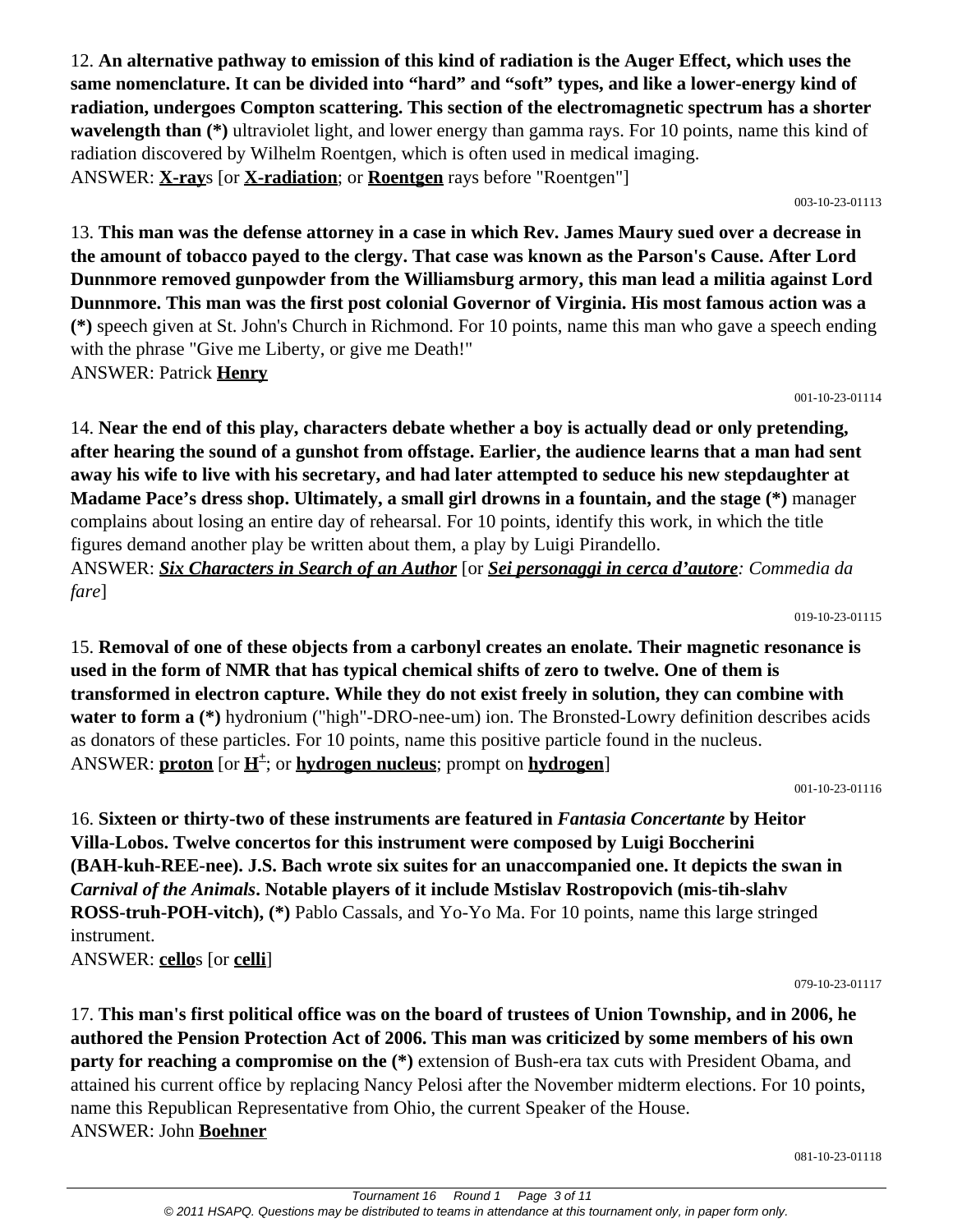18. **One building designed by this architect has ventilation towers made to look like faces and has a central atrium open to the sky. One of his works contains a large undulating bench, and near the entrance of that work sits a large mosaic lizard. His most famous work depicts the life of Jesus on the facades, and its eighteen (\*)** bell towers depict Jesus, Mary, the evangelists and the apostles. That church is projected to be finished in 2025. For 10 points, name this Spanish architect of the Segrada Familia. ANSWER: Antonio **Gaudí**

085-10-23-01119

19. **This figure is accidentally invited to a party by the illiterate Peter, and at that celebration is lectured about Queen Mab by one of his friends. This character attends that party in the hope of catching a glimpse of Rosaline, but instead falls in love with a different woman. This rival of Count Paris eventually develops a plan with Father (\*)** Lawrence to feign death in order to be with that woman, who declares that "a rose by any other name would smell as sweet," though he is, along with Benvolio, a Montague, and she is a Capulet. For 10 points, name this lover of Juliet. ANSWER: **Romeo** Montague

081-10-23-01120

20. **The brothers Plexippus and Toxeus were killed over the pelt of one of these animals, one of which was captured shortly after the death of the centaur Pholus. That animal was captured after it had been driven into a snow bank and caused King Eurystheus to hide in a bronze jar. Since King Oeneus did not pay tribute to her, Artemis sent one of these creatures to rampage the countryside; that animal was killed by (\*)** Meleager, who attempted to award its pelt to Atalanta. For 10 points, name this animal which had Erymanthian and Calydonian varieties. ANSWER: wild **boar** [prompt on wild **pig**]

083-10-23-01121

21. **In this work, a cherry on a string attached to a stick is hung in front of a flying animal, while on the right, a pig is comically dressed in a nun's outfit. A cave expelling many birds and a pink fountain can be seen on its left side, while in this work's center people ride various animals around a circular lake. Although this work's right panel depicts torture and the horrors of Hell, the majority of this painted work depicts a (\*)** paradise filled with extravagance in contrast with the simplicity of Eden. For 10 points, name this triptych by Hieronymus Bosch. ANSWER: *The Garden of Earthly Delights*

001-10-23-01122

22. **This man insisted that he was lobbying for a relaxation of sugar rations to help beet farmers in his constituency, leading to his nickname as the "Pepsi-Cola Kid." The Hennings report questioned various aspects of this man's finances. Millard Tydings led a committee that challenged this man. During a course of hearings this man had with the (\*)** Army, Joseph Welch asked him if he had "no sense of decency." For 10 points, name this Senator from Wisconsin who led the communist "witch hunts" during the 1950s.

ANSWER: Joseph Raymond **McCarthy**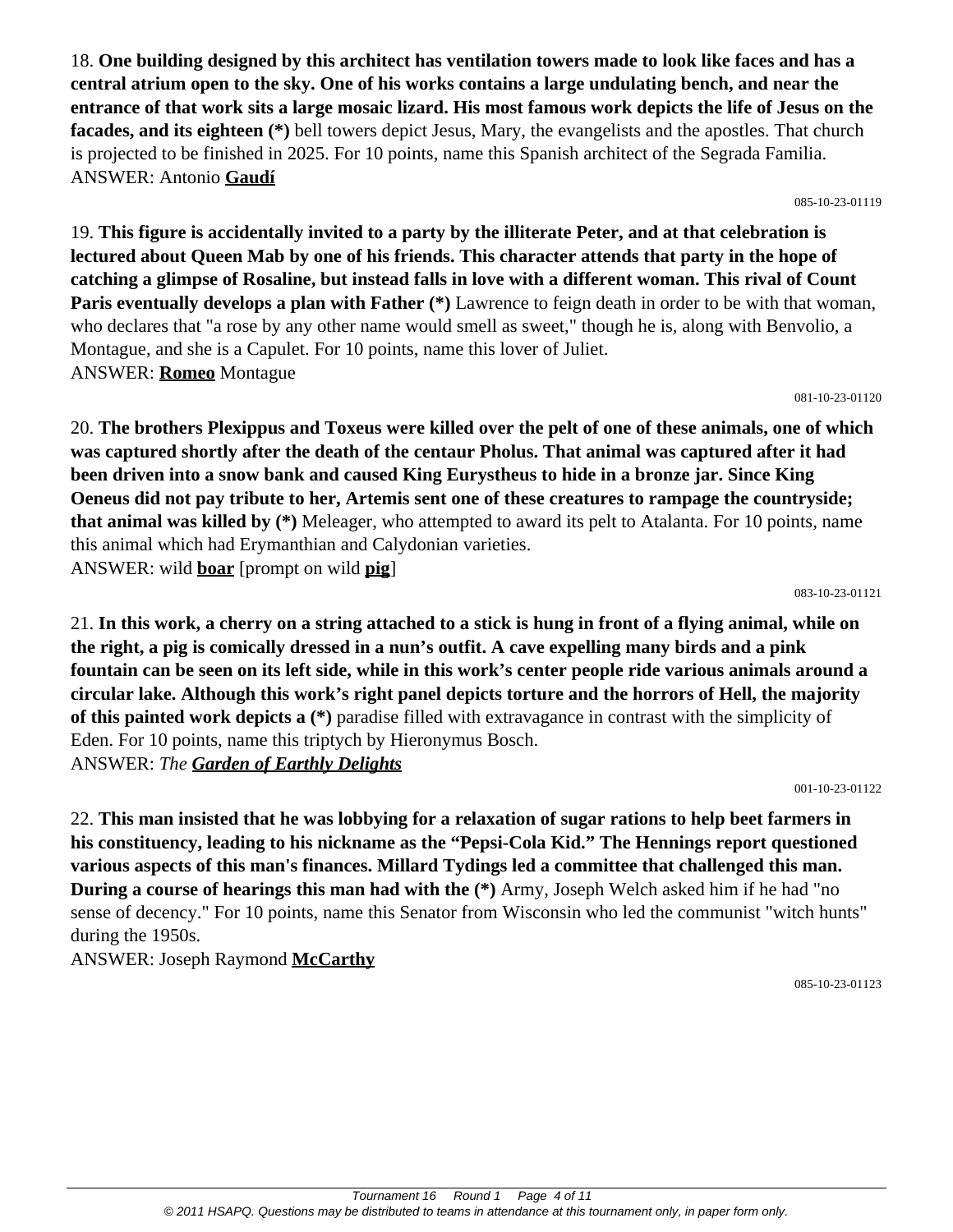23. **This work predicted the existence of Phobos and Deimos over a hundred years before their discovery. One conflict in this novel is between believers in Big-Endian and Little-Endian ways of thinking. The protagonist converses with Alexander the Great and Hannibal while staying with the sorcerers of Glubbdubdrib. This work includes the floating island of (\*)** Laputa and the land of Lilliput, the latter of which is inhabited by tiny people. For 10 points, name this work by Jonathan Swift that sees the title character visit fantastical lands.

ANSWER: *Gulliver's Travels*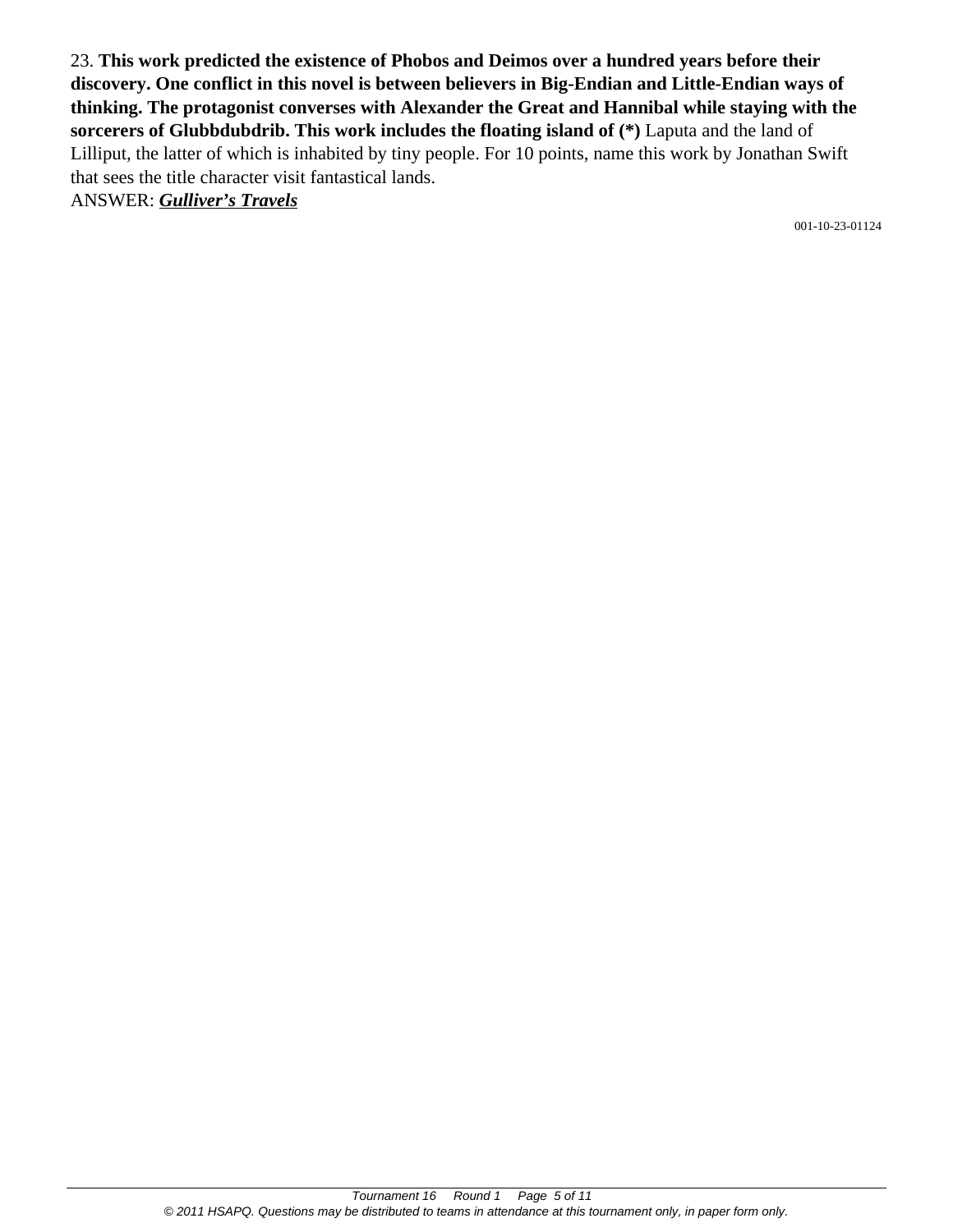

1. This character is sent to jail after he attacks his wife's rapist, Phil Connor. For 10 points each:

[10] Name this literary character, a Lithuanian immigrant who is exploited by the Chicago political boss Mike Scully before he eventually becomes an ardent Socialist at the end of the novel.

### ANSWER: **Jurgis** Rudkus [or Jurgis **Rudkus**]

[10] Jurgis Rudkus is the protagonist of this muckraking author's expose of the meatpacking industry, *The Jungle*.

#### ANSWER: Upton Beall **Sinclair** Jr.

[10] Sinclair also wrote this 1927 novel about "Bunny" Ross, who also eventually becomes an ardent Socialist. This novel takes its one-word title from the commodity which Bunny's father controls and has become rich off of.

#### ANSWER: *Oil!*

052-10-23-01201

2. He delivers a speech about bravery and responsibility as O'Reilly in *The Magnificent Seven.* For 10 points each:

[10] Name this tough-guy actor of Lithuanian ancestry, who starred in five *Death Wish* movies.

#### ANSWER: Charles **Bronson**

[10] Bronson plays Harmonica, a man seeking revenge for the death of his brother against the background of a railroad magnate's attempts to buy up land, in this 1968 Sergio Leone film.

#### ANSWER: *Once Upon a Time in the West* [or *C'era una volta il West*]

[10] The chief antagonist of *Once Upon a Time in the West* was played by Henry, an actor of this surname. His son Peter was in *Easy Rider* and his daughter Jane became known for 1960s activism. ANSWER: **Fonda**

019-10-23-01202

3. According to a 2006 poll of classical music listeners, this composer's greatest work is the 1778 clarinet concerto in A major that he wrote for Anton Stadler. For 10 points each:

[10] Name this child prodigy who grew up to compose the *Jupiter* symphony and *The Marriage of Figaro.* ANSWER: Johann Chrysostom Wolfgang Amadeus **Mozart** [or Johannes Chrysostomus Wolfgangus Theophilus **Mozart**]

[10] This late work of Mozart was completed by Franz Sussmayr and debuted at Mozart's own funeral. It includes a "dies irae."

ANSWER: Mozart's **requiem** mass in C minor [prompt on **mass** in C minor]

[10] This Mozart symphony, composed just before the *Jupiter,* was nicknamed to distinguish it from his other G minor symphony and opens with a familiar *molto allegro* theme.

ANSWER: *Great* Symphony [or Symphony No. **40** in G minor]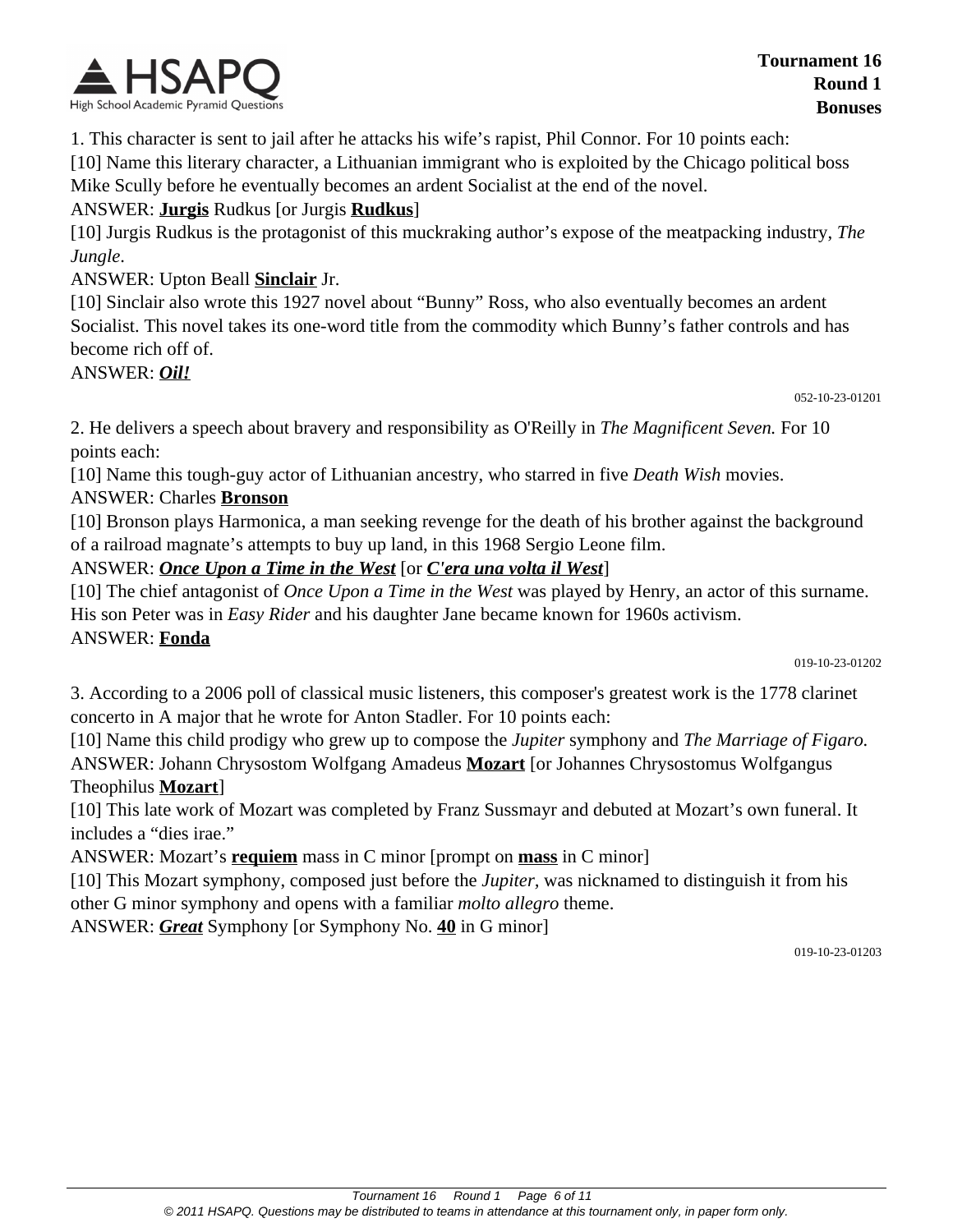4. One formulation of this equation states that the Hamiltonian times the wavefunction equals an energy level eigenvalue times the wavefunction. For 10 points each:

[10] Name this equation that describes the behavior of a quantum mechanical system.

## ANSWER: **Schrodinger** equation

[10] This doubly-eponymous approximation simplifies the Schrodinger equation by letting the wavefunction equal the wavefunction of the nucleus times that of an electron.

# ANSWER: **Born-Oppenheimer** approximation

[10] In the Born-Oppenheimer approximation, this quantity for an electron is set to zero. In classical mechanics, it equals one-half times mass times the square of velocity.

## ANSWER: **kinetic energy** [prompt on **energy**]

#### 003-10-23-01204

5. This man denounced the "Bulgarian Horrors" during one election campaign. For 10 points each: [10] Name this British statesman and four time Liberal Prime Minister. He is best known for his intense rivalry with Conservative Benjamin Disraeli.

## ANSWER: William Ewart **Gladstone**

[10] Gladstone disliked Disraeli's foreign policies, particularly his activities in the so-called "Great Game," which saw much strategic and political conflict between England and this rival European nation. Both nations, however, became allies leading up to World War I.

## ANSWER: **Russia**

[10] Gladstone was viciously attacked after this popular British general was killed at Khartoum in 1885 during Gladstone's ministry. This man previously commanded the "Ever Victorious Army" in China. ANSWER: Charles George **Gordon**

```
052-10-23-01205
```
6. Name these cities in Missouri for 10 points each:

[10] This capital of Missouri's landmarks include a "Walk of Fame" and the Gateway Arch.

# ANSWER: **St. Louis**

[10] This largest city in Missouri is the headquarters of Sprint. It sits at the confluence of the Missouri and Kansas Rivers.

## ANSWER: **Kansas City**

[10] This fourth largest city in Missouri is part of the Kansas City metropolitan area. It served as the point of departure for the Oregon Trail.

## ANSWER: **Independence**

015-10-23-01206

7. This genetic disorder can be diagnosed by a sweat test. For 10 points each:

[10] Name this disease caused by a defect in its namesake conductance transmembrane regulator protein that sees mucus build up in the lungs and other organs.

# ANSWER: **Cystic fibrosis** [or **CF**]

[10] Cystic fibrosis is this sort of genetic disorder where two copies of the mutant allele are required for the disease.

# ANSWER: autosomal **recessive**

[10] One hypothesis about the prevalence of CF alleles in European populations is that it gives resistance against this disease caused by a serovar of *Salmonella enterica*. This disease was notably transmitted by a healthy cook in New York around the turn of the 20th century.

ANSWER: **typhoid** fever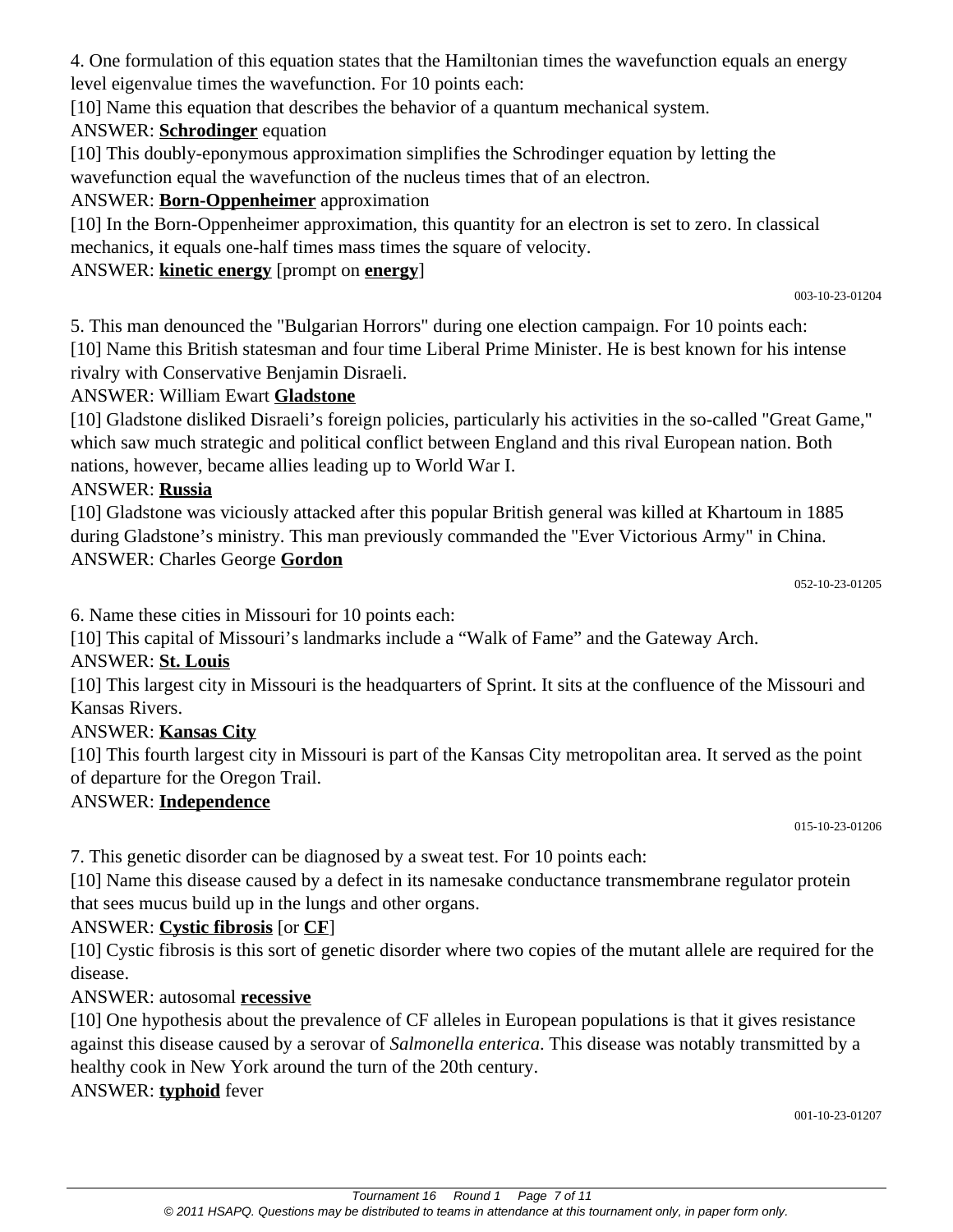8. This massive sculpture collection includes a depiction of Ugolino and His Children and a depiction of Paolo and Francesca called *Fugit Amor*. For 10 points each:

[10] Name this sculptural group which can be located at the artist's namesake museum in Paris.

# ANSWER: *Gates of Hell*

[10] The *Gates of Hell* is a sculptural group created by this man, whose other sculptures include *The Kiss* and *Balzac*.

## ANSWER: Auguste **Rodin**

[10] This Rodin sculpture was meant to depict Dante, and a miniature of this statue sits atop the *Gates of Hell*.

# ANSWER: *The Thinker*

030-10-23-01208

9. For 10 points each, answer the following about Aztec mythology:

[10] When Hernán Cortés arrived in Mexico in 1519, the Aztecs mistook him for this god, a "feathered serpent" who fights against Tezcatlipoca (tez-KAHT-lee-POH-kuh).

ANSWER: **Quetzalcoatl** (KET-zul-koh-AH-tul)

[10] Quetzalcoatl's mother, Coatlicue (koh-AHT-lee-"cue"), also gave birth to this hummingbird god of war, who emerged from the womb fully armed and killed his sister and 400 brothers.

ANSWER: **Huitzilopochtli** (WEET-see-loh-POHCH-tlee)

[10] Aztecs believed that they lived the age of the fifth one of these objects, as the first four had been destroyed.

## ANSWER: **sun**s

083-10-23-01209

10. The protagonist of this novel dreams about a group of peasants beating a horse to death. For 10 points each:

[10] Name this novel in which Raskolnikov murders a pawnbroker.

ANSWER: *Crime and Punishment* [or *Pryestupleniye i Nakazaniye*]

[10] *Crime and Punishment* was written by this author of *The Brothers Karamazov* and *The Idiot*.

# ANSWER: Fyodor Mikhaylovich **Dostoyevsky**

[10] This Dostoyevsky novel deals with Alexei Ivanovich's addiction and his love for Polina Alexandrovna. ANSWER: *The Gambler* [or *Igrok*]

024-10-23-01210

11. This man used camels to distract the opposing forces' cavalry at the Battle of Thymbra. For 10 points each:

[10] Name this Persian ruler and founder of the Achaemenid Empire.

# ANSWER: **Cyrus II** [or **Cyrus the Great**; prompt on **Cyrus**]

[10] At the Battle of Thymbra, Cyrus the Great defeated forces of this empire located Western Turkey.

According to Herodotus, they were the first to introduce gold and silver coinage.

# ANSWER: **Lydia**n Empire

[10] Among the later rulers of the Achaemenid Empire was this man, whose invasion of Greece saw him victorious at the Battle of Thermopylae.

ANSWER: **Xerxes I** [or **Xerxes the Great**; or **Khshayarsha**; prompt on **Xerxes**]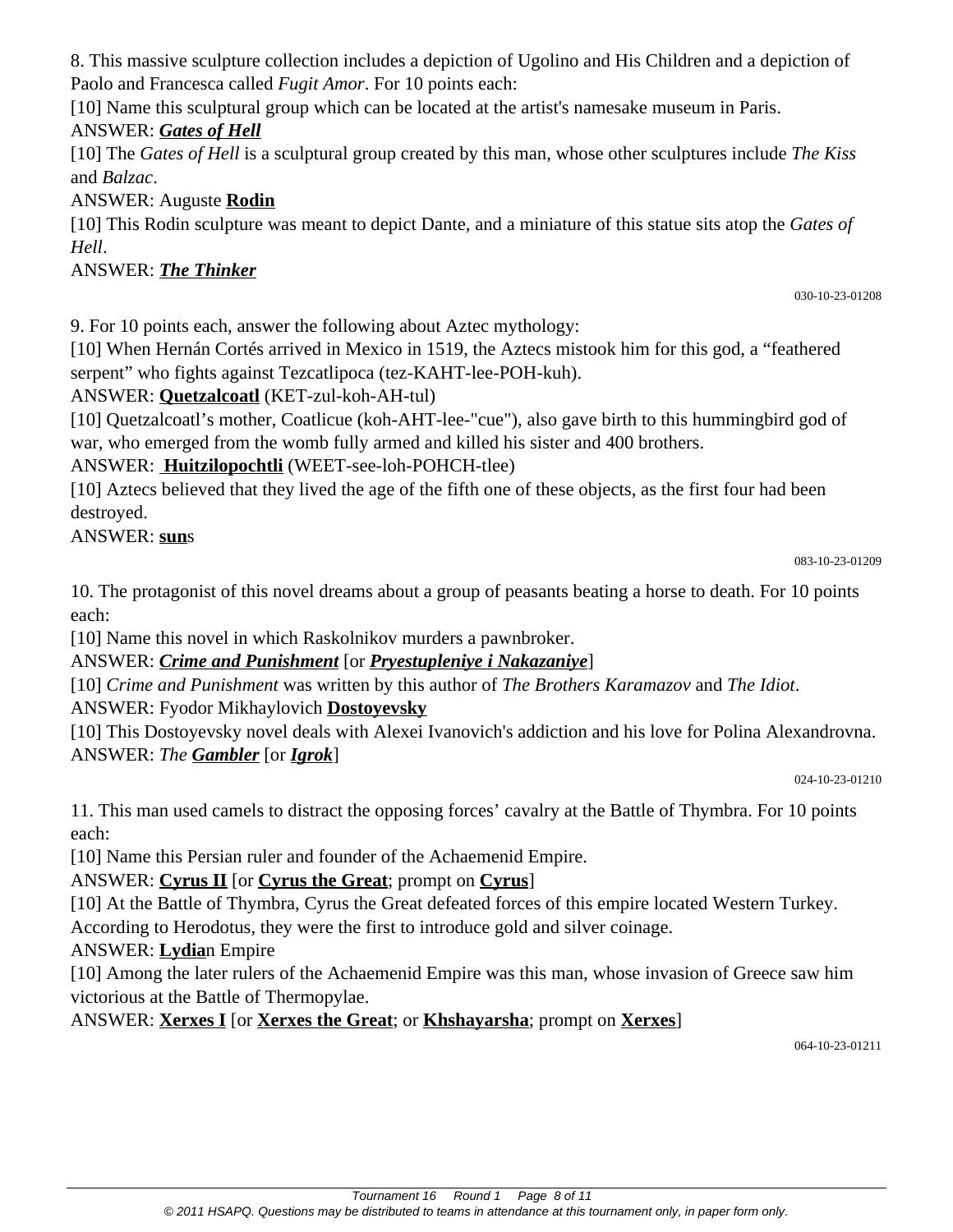12. Negative deviations occur for this law in a mixture of strong hydrogen bonding. For 10 points each: [10] Name this law which states that the partial pressure of a component i in a mixture equals its mole fraction times the pressure for the pure component.

### ANSWER: **Raoult**'s (rah-OOLT's) law

[10] Solutions of this type obey Raoult's law. Gases of this type obey a law that states that pressure times volume equals the number of moles times the gas constant times temperature.

#### ANSWER: **ideal**

[10] Raoult's law is similar to this other law which states the amount of gas that will go into solution is proportional to the partial pressure of the gas. It explains the bends that can affect divers. ANSWER: **Henry**'s law

064-10-23-01212

13. This man became the Governor of Arkansas in 1978. For 10 points each:

[10] Name this President who signed the Brady Act.

ANSWER: William Jefferson **Clinton** [or William Jefferson **Blythe** III]

[10] Clinton was impeached, but later acquitted, as a result of his affair with this White House intern. ANSWER: Monica Samille **Lewinsky**

[10] This man, who was appointed Independent Counsel to investigate the Whitewater controversy, also

investigated the Lewinsky scandal.

#### ANSWER: Kenneth Winston **Starr**

024-10-23-01213

14. For 10 points each, answer the following about the Japanese artist Katsushika Hokusai:

[10] Hokusai is best known for this series of woodblock prints, which includes *The Bay of Noboto*. Many of the entries in this series depict the titular mountain.

ANSWER: *Thirty-six Views of Mt. Fuji* [or *Fugaku sanj?rokkei*]

[10] This entry in *Thirty-six Views of Mt. Fuji* depicts men in blue huddled in longboats as the titular object towers above them.

ANSWER: *The Great Wave off Kanagawa* [prompt on *The Great Wave*; or **Kanagawa Oki Nami Ura**] [10] The woodblock prints comprising *Thirty-six Views of Mt. Fuji* fall into this category of prints whose name translates as "pictures of the floating world."

#### ANSWER: **ukiyo-e**

003-10-23-01214

15. In a shape of this type, all connecting line segments between points lie within the shape. For 10 points each:

[10] Name this term which is the opposite of concave.

#### ANSWER: **convex**

[10] A sufficient and necessary condition for a twice differentiable function to be convex in an interval is that the second derivative is greater than or equal to this for all values in that interval.

#### ANSWER: **zero**

[10] The notions of convex and concave also apply to these generalizations of polygons and polyhedra in higher dimensions.

#### ANSWER: **polytope**s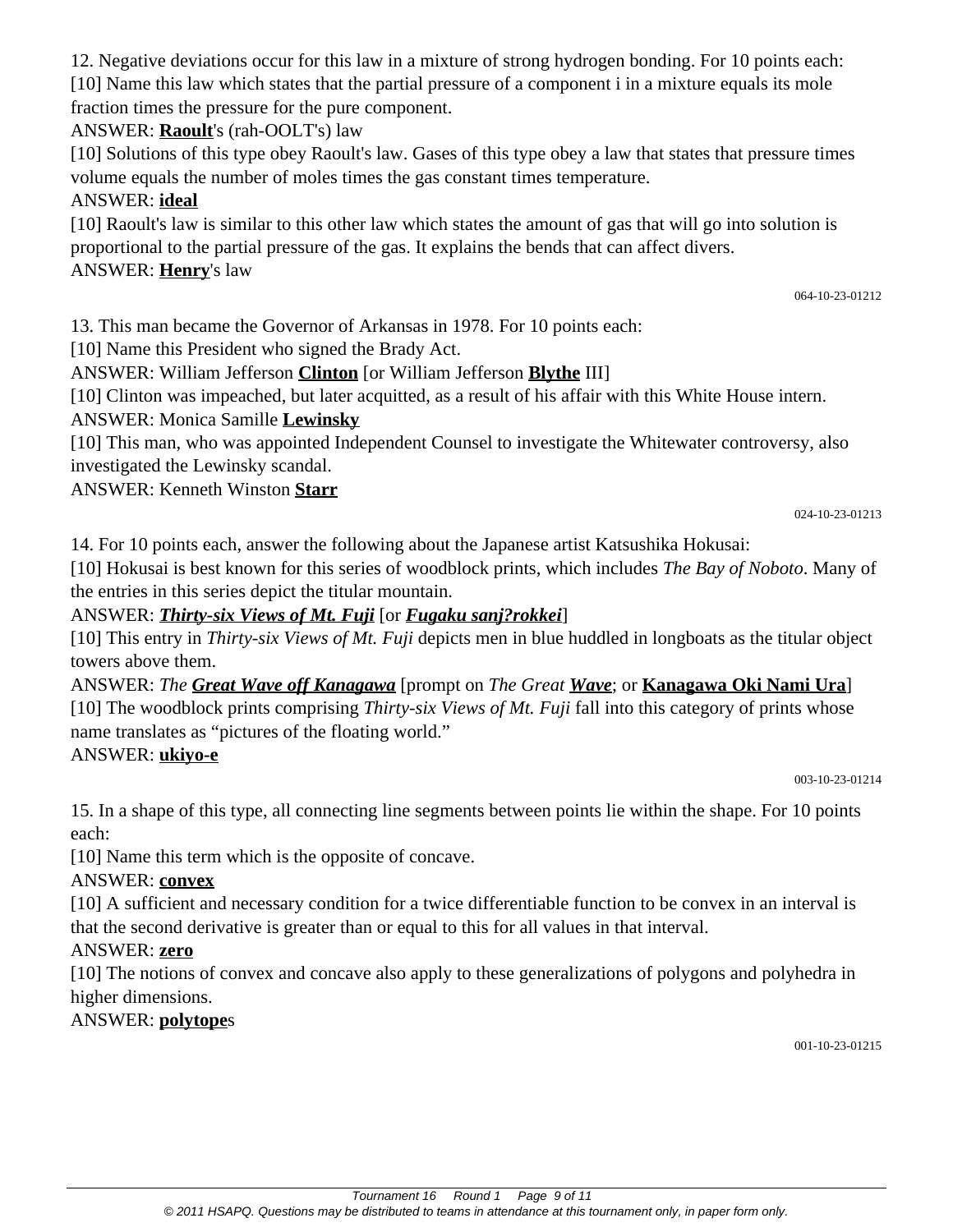16. The protagonist of this novel visits the golden carp with his friend Cico. For 10 points each:

[10] Name this novel by Rodolfo Anaya, in which Antonio Marez struggles to reconcile his respect for the title healer with his Catholic worldview.

### ANSWER: *Bless Me, Ultima*

[10] In this series of vignettes by Sandra Cisneros, Esperanza suffers sexual abuse while growing up in the title structure.

### ANSWER: *The House on Mango Street*

[10] Another Chicano author, Ana Castillo, wrote a novel entitled "So Far From" this figure. "Their Eyes Were Watching" this figure in the title of a Zora Neale Hurston novel. ANSWER: **God**

080-10-23-01216

17. This ruler combated the Arian heresy by calling for the Council of Nicaea. For 10 points each: [10] Name this Roman emperor who was the first to adopt Christianity.

#### ANSWER: **Constantine the Great** [or **Constantine I**; or Flavius Valerius **Constantinius**; prompt on **Constantine**]

[10] Constantine adopted Christianity after seeing a sign before this battle, in which he defeated Maxentius to become ruler of the Western Roman Empire.

### ANSWER: Battle of **Milvian Bridge**

[10] Constantine extended religious toleration to Christians in the edict he worked out with Licinius in this Italian city.

#### ANSWER: Edict of **Milan**

18. This woman is probably less known for her distinctive cape and walking stick than for works such as *Sex and Temperament in Three Primitive Societies.* For 10 points each:

[10] Name this cultural anthropologist whose most famous work had a forward by Franz Boas and examined the growth of pubescent girls on a certain island in the Pacific.

#### ANSWER: Margaret **Mead**

[10] Name that aforementioned work by Mead.

### ANSWER: *Coming of Age in Samoa*

[10] This New Zealand anthropologist fiercely attacked Mead's work in Samoa, claiming that her sources lied to her, though recent accounts suggest that much of this man's criticism was overblown.

### ANSWER: Derek **Freeman**

081-10-23-01218

19. This hero lost a sandal while ferrying Hera across the River Anauros. For 10 points each:

[10] Name this hero who led the Argonauts.

#### ANSWER: **Jason**

[10] Jason married this witch from Colchis, who eventually killed their children.

### ANSWER: **Medea**

[10] Medea also killed this young bride of Jason's using a poisoned robe.

### ANSWER: **Glauce** [or **Creusa**]